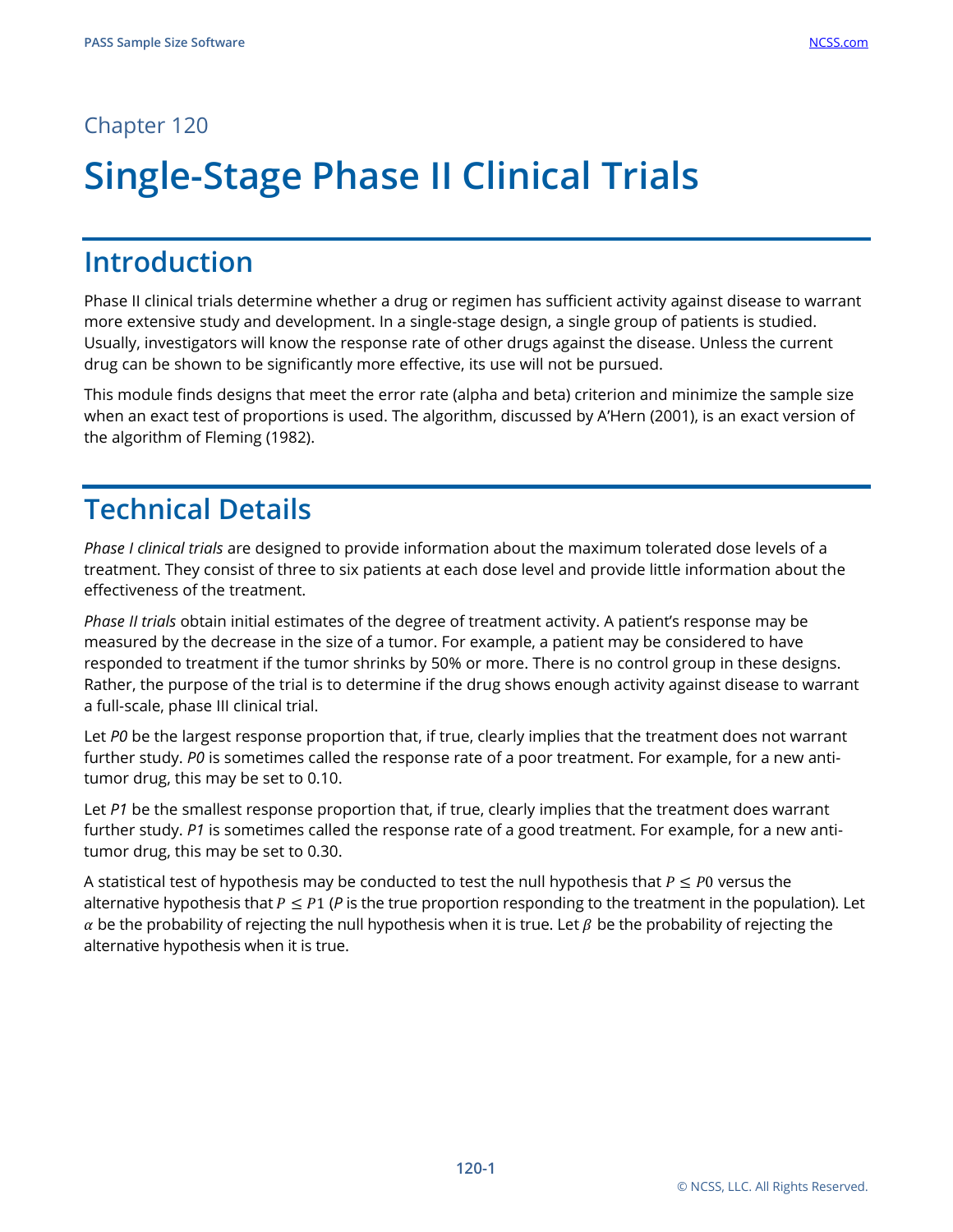#### Single-Stage Phase II Clinical Trials

A single-stage phase II design can be represented by two numbers: *N* and *R*. *N* is the sample size. *R* is the critical value. If *R* or fewer responses occur in the *N* patients, the drug is rejected. The design is found by searching for the minimum value of *N* for which a value for *R* can be found such that the following two error rate constraints are met:

 $Pr(reject|P0, R, N) \geq 1 - \alpha$ 

and

 $Pr(reject|P1, R, N) \geq \beta$ 

### **Limiting the Range of the Search**

Because of the discrete nature of the binomial distribution by which these error rates are calculated, there is no closed-formed solution and so a search among possible values of *N* must be conducted. In order to speed up the search, only values of *N* between 0.8*F* and 4*F* are considered. *F* is the sample size based on the normal approximation to the binomial, suggested by Fleming (1982).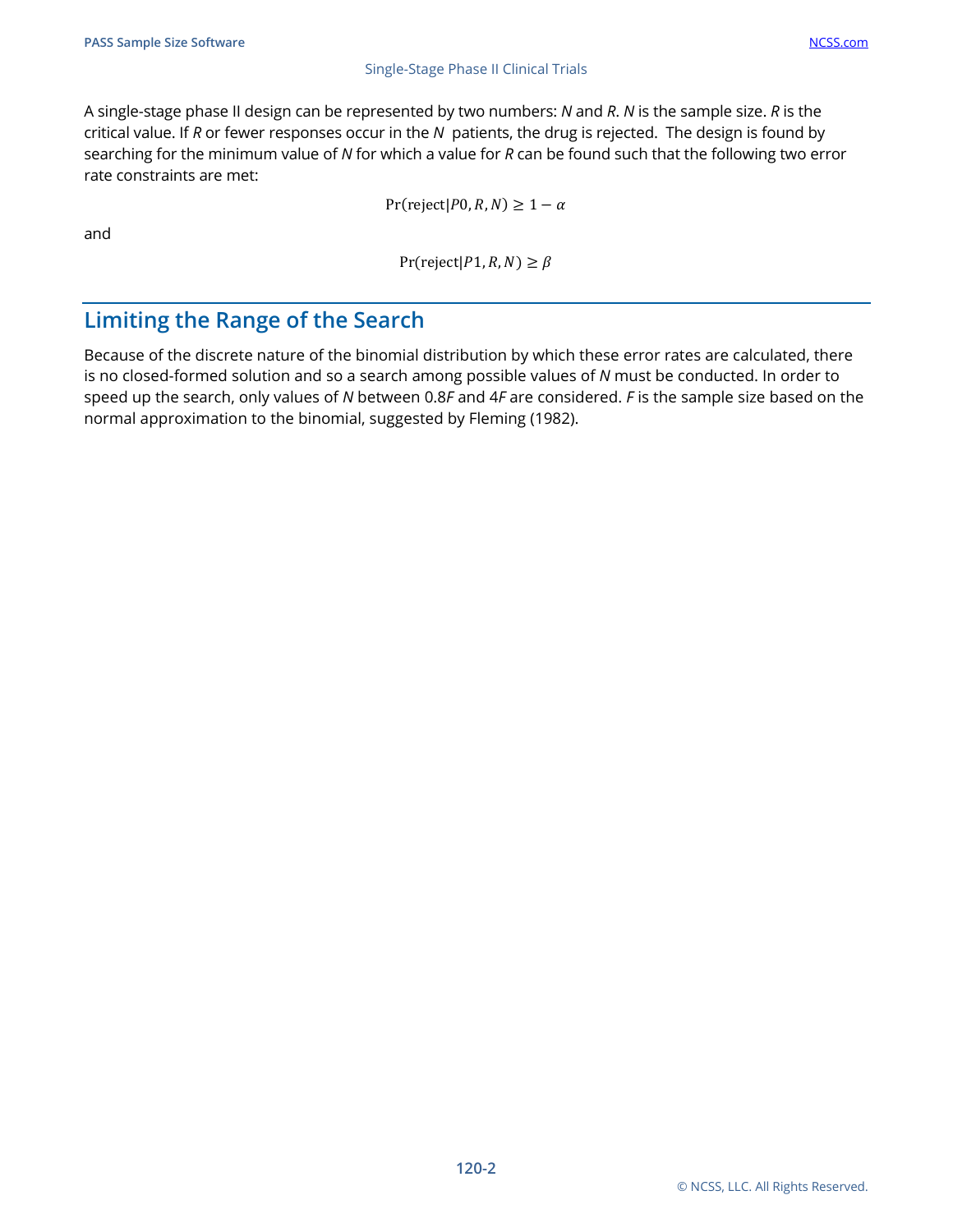## **Example 1 – Validation using A'Hern (2001)**

A'Hern (2001) presents tables of sample sizes for various values of the design parameters. Setting alpha = 0.05, beta = 0.20, *P0* = 0.05, and *P1* = 0.1, 0.2, 0.3, 0.4, 0.5, 0.6, 0.7, 0.8, and 0.9, A'Hern finds the corresponding sampling plans to be (using the notation *R+*1/*N*) 14/169, 4/27, 3/14, 2/7, 2/5, 2/4, 2/4, 1/1, and 1/1. This would be set up as follows.

### **Setup**

If the procedure window is not already open, use the PASS Home window to open it. The parameters for this example are listed below and are stored in the **Example 1** settings file. To load these settings to the procedure window, click **Open Example Settings File** in the Help Center or File menu.

| Design Tab |  |
|------------|--|
|            |  |
|            |  |
|            |  |
|            |  |
|            |  |

## **Output**

Click the Calculate button to perform the calculations and generate the following output.

### **Design for Testing H0: P ≤ P0 versus H1: P ≥ P1**

| P <sub>0</sub> | P <sub>1</sub> | Alpha | <b>Beta</b> | <b>Cut-Off</b><br>$R + 1$ | N   | <b>Actual</b><br>Alpha | Actual<br><b>Beta</b> |
|----------------|----------------|-------|-------------|---------------------------|-----|------------------------|-----------------------|
| 0.05           | 0.1            | 0.05  | 0.2         | 14                        | 169 | 0.045                  | 0.194                 |
| 0.05           | 0.2            | 0.05  | 0.2         | 4                         | 27  | 0.044                  | 0.182                 |
| 0.05           | 0.3            | 0.05  | 0.2         | 3                         | 14  | 0.030                  | 0.161                 |
| 0.05           | 0.4            | 0.05  | 0.2         | 2                         | 7   | 0.044                  | 0.159                 |
| 0.05           | 0.5            | 0.05  | 0.2         | 2                         | 5   | 0.023                  | 0.188                 |
| 0.05           | 0.6            | 0.05  | 0.2         | 2                         | 4   | 0.014                  | 0.179                 |
| 0.05           | 0.7            | 0.05  | 0.2         | 2                         | 4   | 0.014                  | 0.084                 |
| 0.05           | 0.8            | 0.05  | 0.2         |                           | 1   | 0.050                  | 0.200                 |
| 0.05           | 0.9            | 0.05  | 0.2         |                           |     | 0.050                  | 0.100                 |

Beta The probability of rejecting that  $P \ge P1$  when this is true.

Cut-Off R + 1 The hypothesis test cutoff value. If the number of responses  $\geq$  R + 1, P0 is rejected. If the number of responses  $\leq$  R, P0 is not rejected.

N The sample size.